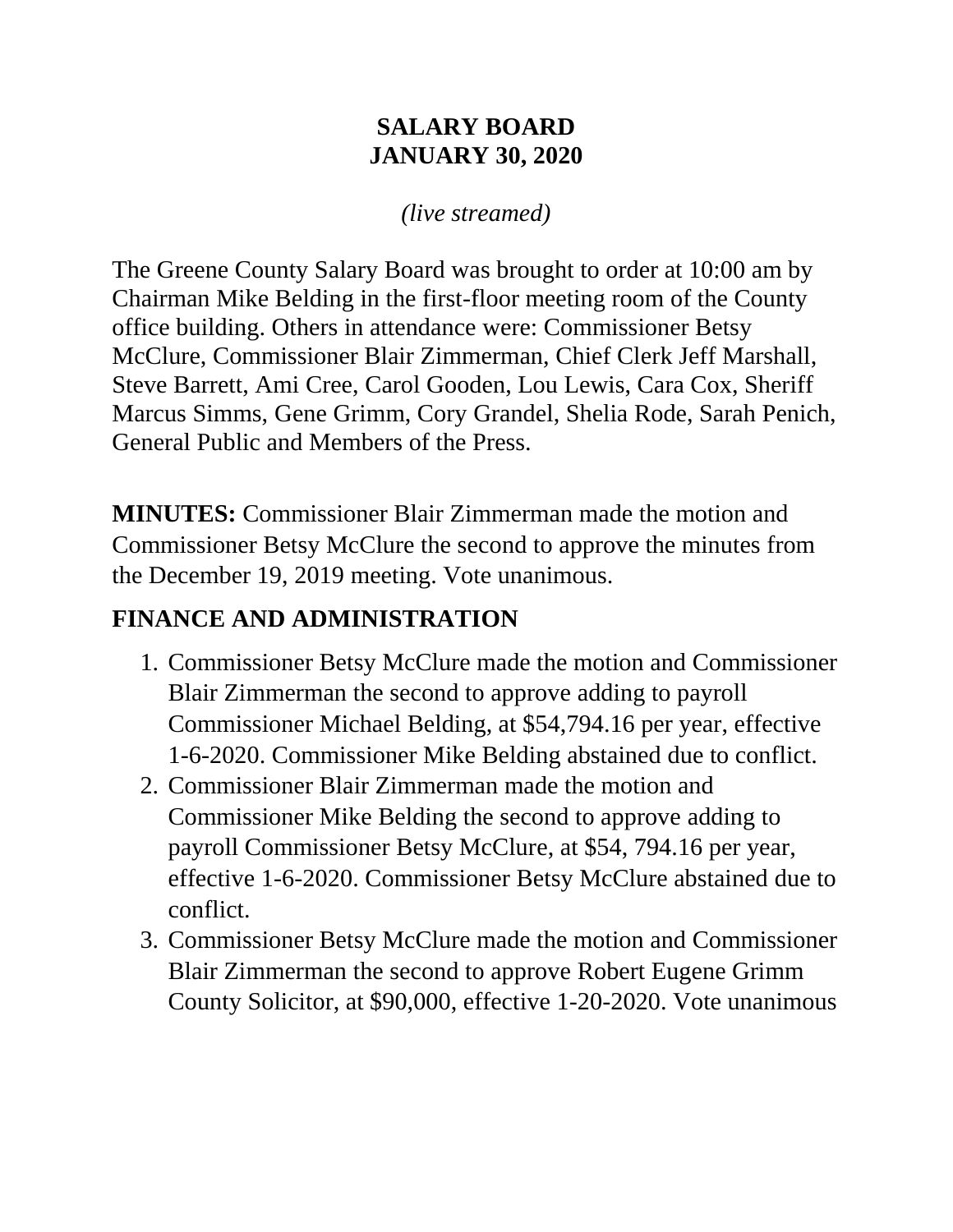#### **HUMAN SERVICES**

- 1. Commissioner Betsy McClure made the motion and Commissioner Blair Zimmerman the second to approve the hiring of Taylor Horr as regular full-time High-Fidelity Facilitator at \$31,129.84 per year (MG PG 5) effective 1-28-2020. Vote unanimous
- 2. Commissioner Betsy McClure made the motion and Commissioner Blair Zimmerman the second to approve the change in status of Taylor Davis, High-Fidelity Facilitator from Exempt to Nonexempt, effective 1-1-2020. Vote unanimous

## **JAIL**

- 1. Commissioner Betsy McClure made the motion and Commissioner Blair Zimmerman the second to accept the resignation of Robert Fleming, Lieutenant, effective November 23, 2019. Vote unanimous.
- 2. Commissioner Betsy McClure made the motion and Commissioner Blair Zimmerman the second to remove from payroll Fred Kovalchuk, Food Service Worker, effective 12-31-2019. Vote unanimous.
- 3. Commissioner Betsy McClure made the motion and Commissioner Blair Zimmerman the second to approve the promotion of James Roberts to regular part-time Corrections Officer at \$14.77 per hour, effective 12-29-2019. Vote unanimous.
- 4. Commissioner Betsy McClure made the motion and Commissioner Blair Zimmerman the second to approve the promotion of John Nilson to regular full-time Lieutenant at \$23.66 per hour (MG PG 8) effective 1-12-2020. Vote unanimous.
- 5. Commissioner Betsy McClure made the motion and Commissioner Blair Zimmerman the second to accept the resignation of Wilmer Smith, Corrections Officer II, effective 1-10-2020. Vote unanimous.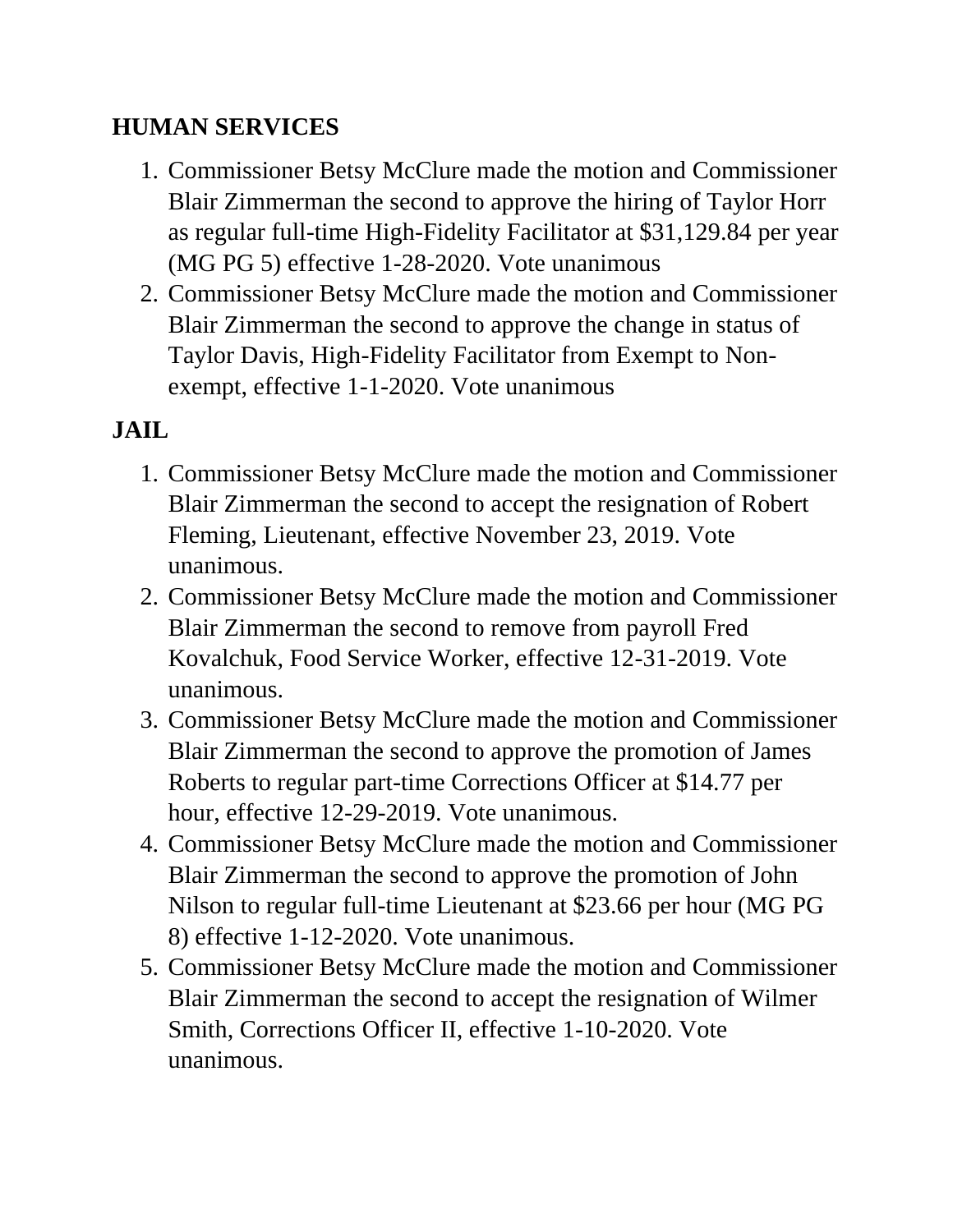#### **TREASURER**

- 1. Treasurer Cory Grandel made the motion and Commissioner Betsy McClure the second to approve the retirement of Marge Kurilko, Second Deputy Treasurer, effective January 31, 2020. Pay all applicable leave balances including sick time at \$50 per day and \$5,000 severance. Vote unanimous.
- 2. Treasurer Cory Grandel made the motion and Commissioner Betsy McClure the second to approve the hiring of Deborah Nutter as regular full time Second Deputy Treasurer, at \$13.77 per hour (SEIU PG 8) effective 1-15-2020. Vote unanimous.
- 3. Treasurer Cory Grandel made the motion and Commissioner Betsy McClure the second to approve the retirement of Vickie Steinmiller, License Clerk, effective 3-4-2020. Pay all applicable leave balances including sick time at \$50 per day and \$5,000 severance. Vote unanimous.

#### **PARKS AND RECREATION**

**1.** Commissioner Betsy McClure made the motion and Commissioner Blair Zimmerman the second to approve the retirement of Paul Garrison, Working Supervisor, effective January 31, 2020. Pay all applicable leave balances including sick time at \$50 per day and \$5,000 severance. Vote unanimous.

## **DISTRICT ATTORNEY**

- 1. Commissioner Betsy McClure made the motion and Commissioner Blair Zimmerman the second to approve adding to payroll District Attorney David Russo, at \$185,665 per year, effective 1-6-2020. Vote unanimous.
- 2. Commissioner Betsy McClure made the motion and Commissioner Blair Zimmerman the second to accept the resignation of Linda Chambers, Casual Assistant DA, effective December 31, 2019. Vote unanimous.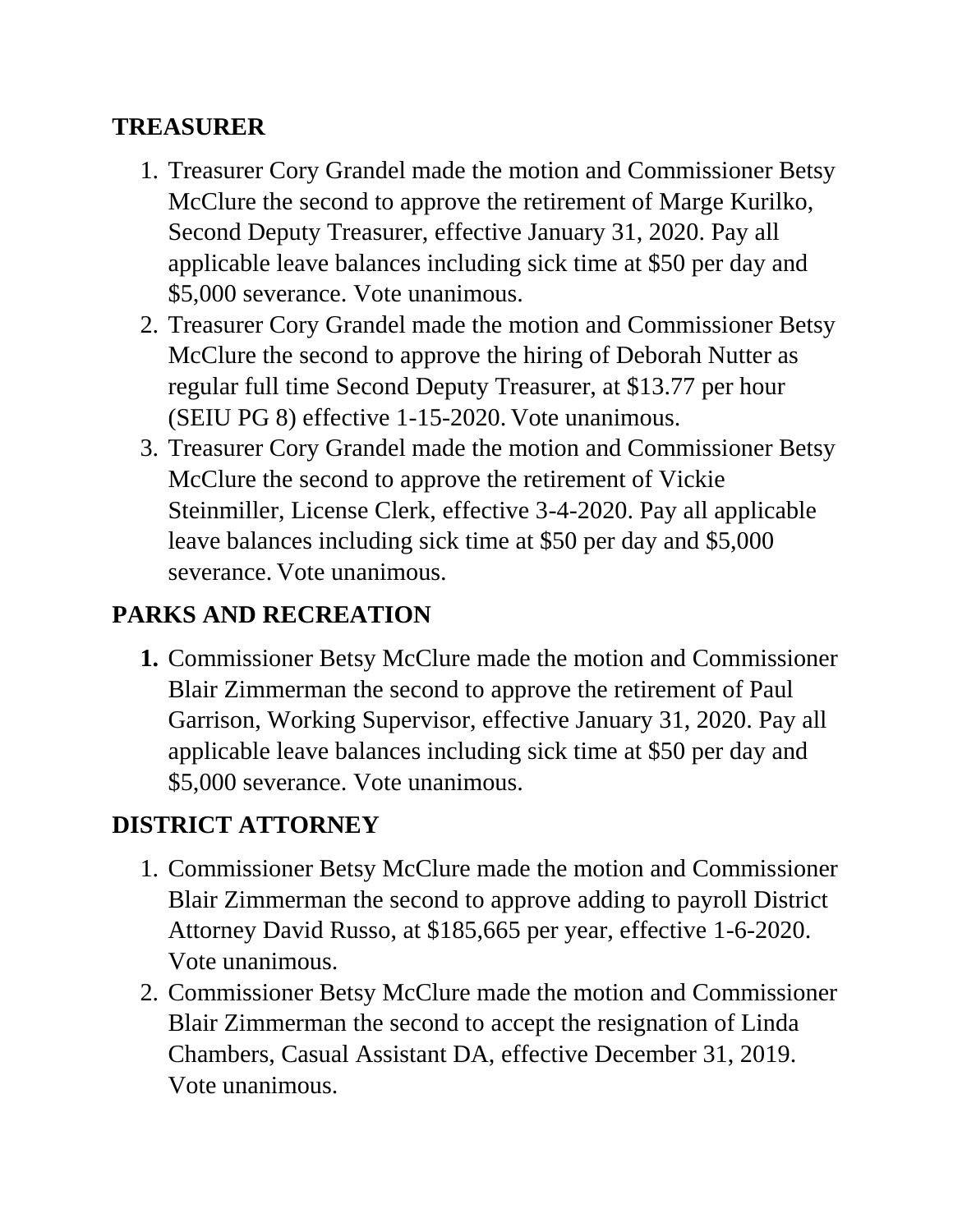- 3. Commissioner Betsy McClure made the motion and Commissioner Blair Zimmerman the second to approve the promotion of Andrew Lock, to regular full-time First Assistant District Attorney, at \$61,000 per year (MG PG 13) effective 1-7-2020. Vote unanimous.
- 4. Commissioner Betsy McClure made the motion and Commissioner Blair Zimmerman the second to approve the transfer of Brianna Vanata, to regular full-time Assistant District Attorney, at 53,000 per year (MG PG 11) effective 1-7-2020. Vote unanimous.
- 5. Commissioner Betsy McClure made the motion and Controller Ami Cree the second to approve the termination of Jessica Phillips, regular part-time Assistant District Attorney, effective 1-6-2020. Vote unanimous.
- 6. Commissioner Betsy McClure made the motion and Controller Ami Cree the second to approve the reclassification of Victim Witness Coordinator, to MG PG 6, effective 1-6-2020. Vote unanimous.
- 7. Commissioner Betsy McClure made the motion and Commissioner Blair Zimmerman the second to approve the hiring of Petrina Supler, as regular full-time Victim Witness Coordinator, at \$35,000 per year (MG PG 6) effective 1-13-2020. Vote unanimous.

## **CORONER**

1. Controller Ami Cree made the motion and Commissioner Betsy McClure the second to approve the change in statue of Martin Yoskovich, Deputy Coroner, form Exempt to Non-exempt, effective 1-1-2020. Vote unanimous.

## **CLERK OF COURTS**

1. Controller Ami Cree made the motion and Commissioner Betsy McClure the second to approve the change in status of Candace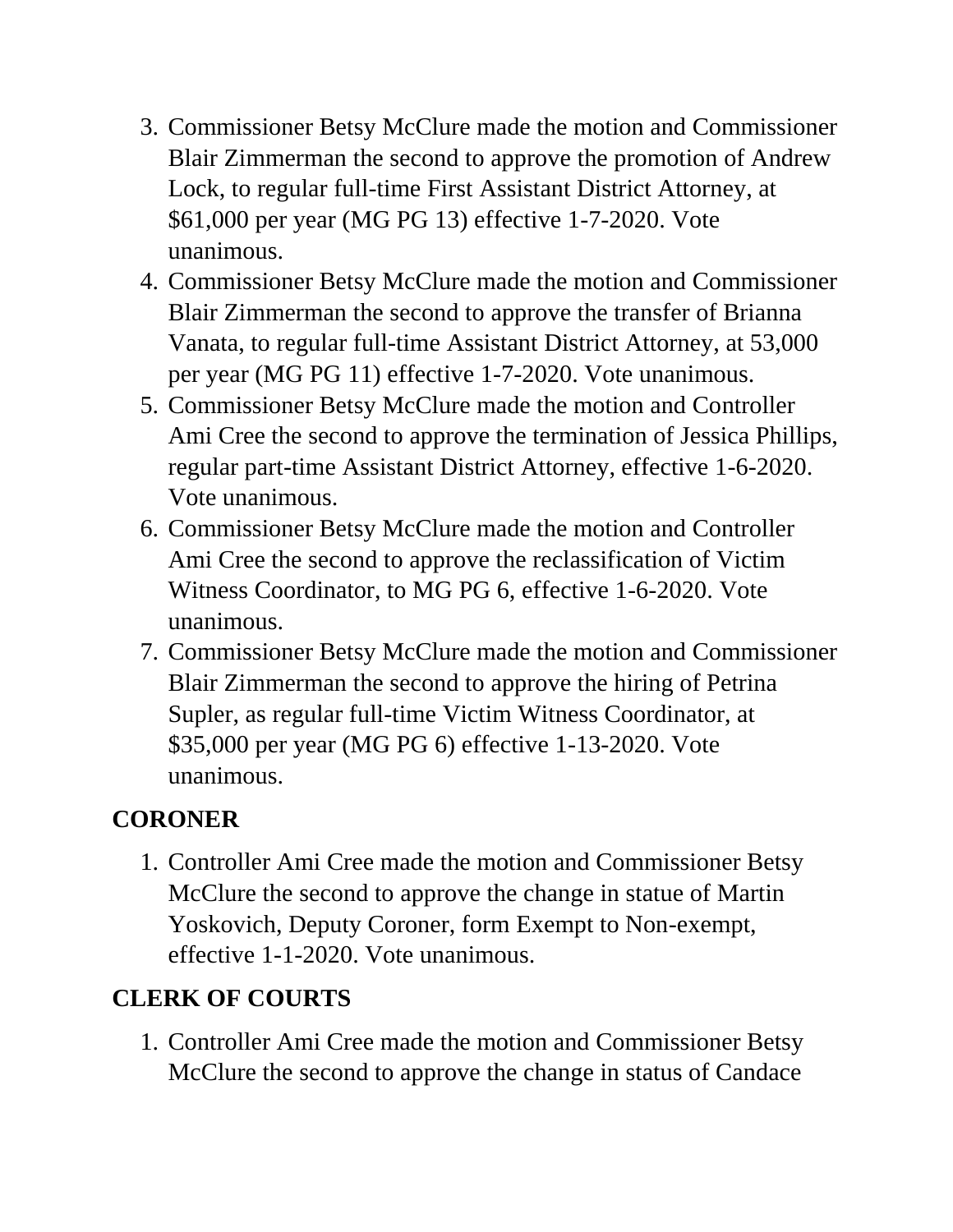Buchanan, First Deputy Clerk of Courts, from Exempt to Nonexempt, effective 1-1-2020. Vote unanimous.

2. Commissioner Betsy McClure made the motion and Commissioner Blair Zimmerman the second to approve the transfer of Ricky Eitner to regular full time First Deputy II Orphans Court, at \$30, 830.80 per year (MG PG 4) effective 1-23-2020. Vote unanimous.

## **REGISTER AND RECORDER**

1. Commissioner Betsy McClure made the motion and Controller Ami Cree the second to approve Jessica Harrison, First Deputy Register and Recorder, change in status from Exempt to Nonexempt, effective 1-1-2020. Vote unanimous.

## **CONTROLLER**

- 1. Commissioner Betsy McClure made the motion and Commissioner Blair Zimmerman the second to approve adding to payroll Controller Ami Cree, at \$49,025.68 per year, effective 1-6-2020. Controller Ami Cree abstained due to conflict.
- 2. Controller Ami Cree made the motion and Commissioner Betsy McClure the second to approve the transfer of Carol Gooden to Deputy Controller/Director of Audit, no change in salary, effective 1-6-2020. Vote unanimous.
- 3. Controller Ami Cree made the motion and Commissioner Betsy McClure the second to approve the change in job title from Accounts Receivable Assistant to Accounts Receivable Specialist and reclassify position to MG PG 6, effective 1-6-2020. Vote unanimous.
- 4. Controller Ami Cree made the motion and Commissioner Betsy McClure the second to approve the hiring of Jordan Hartley as regular full-time Accounts Receivable Specialist, at \$33,769.73 (MG PG 6) effective 1-13-2020. Vote unanimous.
- 5. Controller Ami Cree made the motion and Commissioner Betsy McClure the second to approve the rehire of Catherine Franks as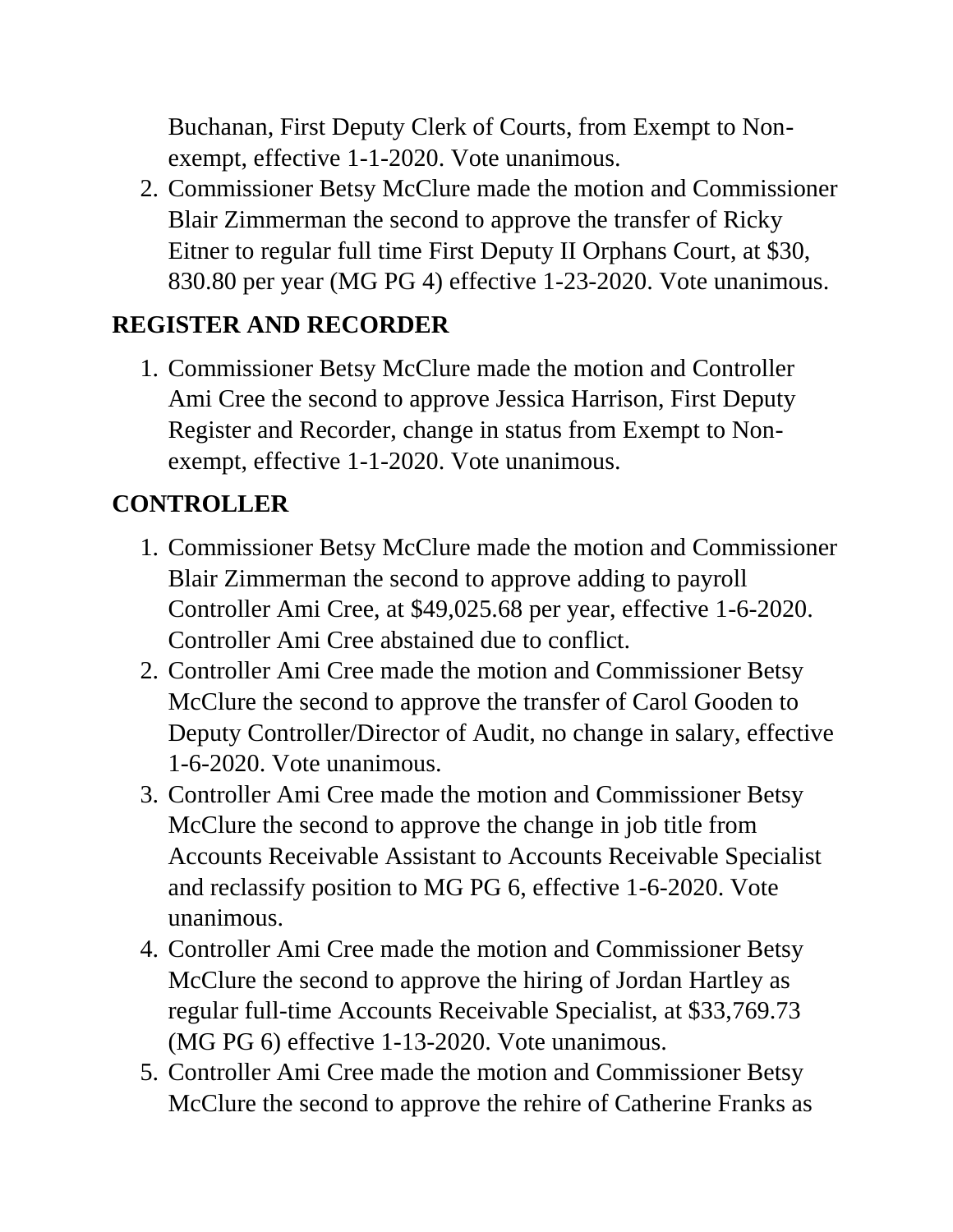temporary Accounts Receivable Associate, at \$24.48 per hour, effective 1-13-2020 to assist with training the newly hired Accounts Receivable Specialist. Vote unanimous.

- 6. Controller Ami Cree made the motion and Commissioner Betsy McClure the second to approve the increase in pay for Jeffry Grimes, Solicitor, to \$29,000 per year. \$13,000 will be paid by the Controller's Office. This is in addition to the \$16,000 he is paid by Human Services. Vote unanimous.
- 7. Controller Ami Cree made the motion and Commissioner Betsy McClure the second to approve the hiring of Adam Rohrer as regular full-time Accounts Payable Specialist, at \$39,324.50 per year (MG PG 8), effective 1-22-2020. Vote unanimous.
- 8. Controller Ami Cree made the motion and Commissioner Betsy McClure the second to approve the promotion of Richard Davis to Assistant Deputy Controller, at \$48,155.50 per year (MG PG 9), effective 1-6-2020. Vote unanimous.

## **COURTS**

- 1. Shelia Rode made the motion and Commissioner Betsy McClure the second to approve creating the position of Drug Treatment Court Case Coordinator, MG PG 8 exempt, effective 1-21-2020. Vote unanimous.
- 2. Shelia Rode made the motion and Commissioner Betsy McClure the second to approve the hiring of Danielle Deery as regular full time Drug Treatment Court Case Coordinator, at \$39,421.40 per year (MG PG 8 exempt) effective 1-21-2020. Vote unanimous.
- 3. Shelia Rode made the motion and Commissioner Betsy McClure the second to approve the resignation of Annastasia Wagner, full time Tip Staff, effective 1-15-2020. Vote unanimous.

# **CYS**

1. Commissioner Betsy McClure made the motion and Commissioner Blair Zimmerman the second to approve the transfer of Donna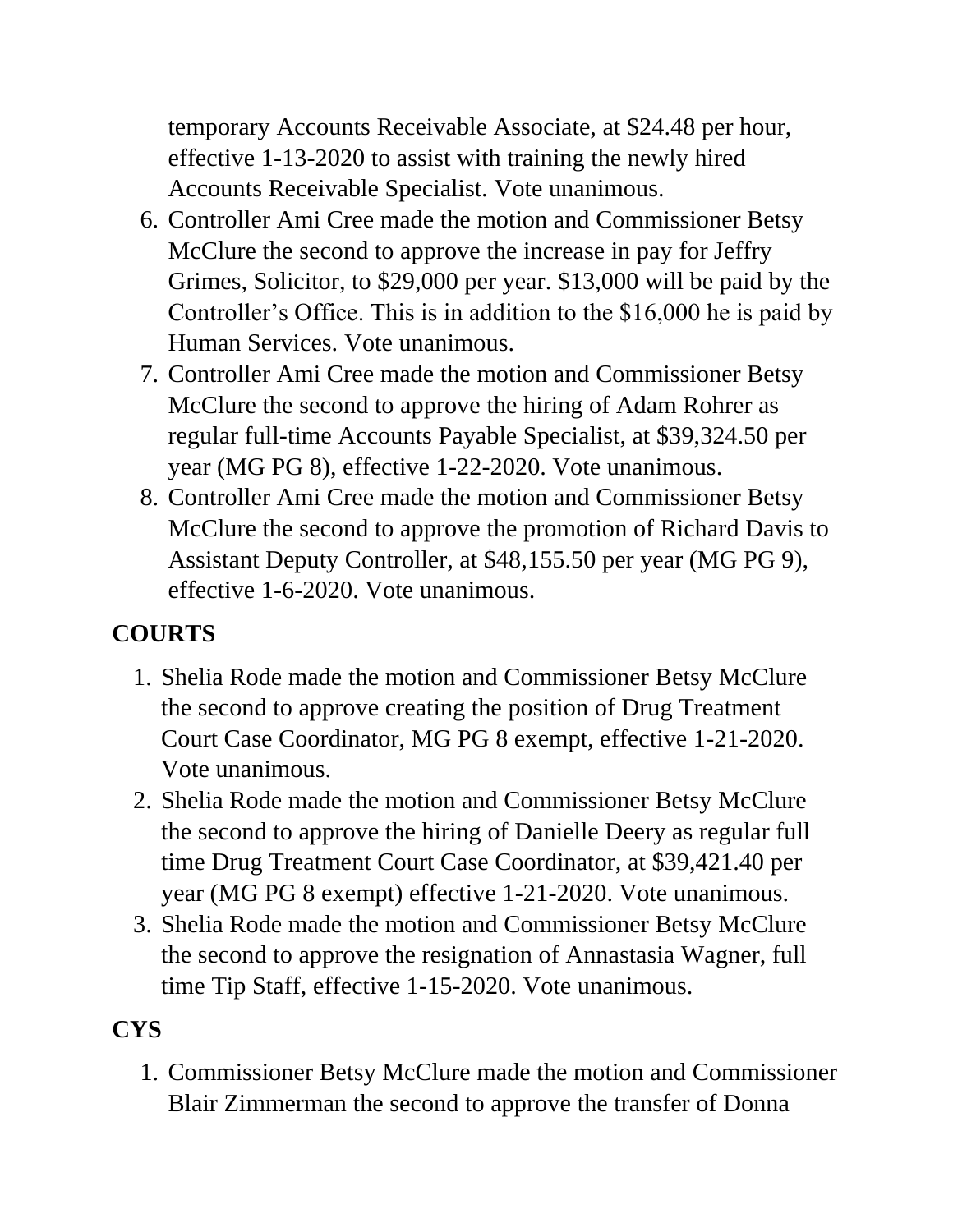Calvert to regular full time County Caseworker I, at \$20.76 per hour (UMWA HS/CYS) effective 1-29-2020. Vote unanimous.

- 2. Commissioner Betsy McClure made the motion and Commissioner Blair Zimmerman the second to approve the hiring of Tracy Ellsworth as regular full time County Caseworker 1, CYS at \$18.80 per hour (UMWA HS/CYS) effective 1-21-2020. Vote unanimous.
- 3. Commissioner Betsy McClure made the motion and Controller Ami Cree the second to approve the reclassification of Jennifer Vankirk from probationary to regular status Caseworker I, at \$20.08 per hour (UMWA HS/CYS), effective 1-1-2020. Vote unanimous.
- 4. Commissioner Betsy McClure made the motion and Controller Ami Cree the second to approve the resignation of Jennifer Bilonick Secretary I, effective 1-24-2020. Vote unanimous.

## **DOMESTIC RELATIONS**

1. Shelia Rode made the motion and Commissioner Betsy McClure the second to approve the reclassification of Belinda Swan to regular full-time Secretary II, at \$14.78 per hour (SEIU PG 7), effective 1-2-2020. Vote unanimous.

## **TRANSPORTATION**

1. Commissioner Betsy McClure made the motion and Commissioner Blair Zimmerman the second to accept the resignation of Douglas Held, casual Van Driver, effective 1-21-2020. Vote unanimous.

## **SHERIFF**

1. Controller Ami Cree made the motion and Commissioner Betsy McClure the second to approve the transfer of Marcus Simms, from Acting Sheriff to Sheriff, at \$49,025.68 per year, effective 1- 6-2020. Sheriff Simms abstained from voting due to conflict.